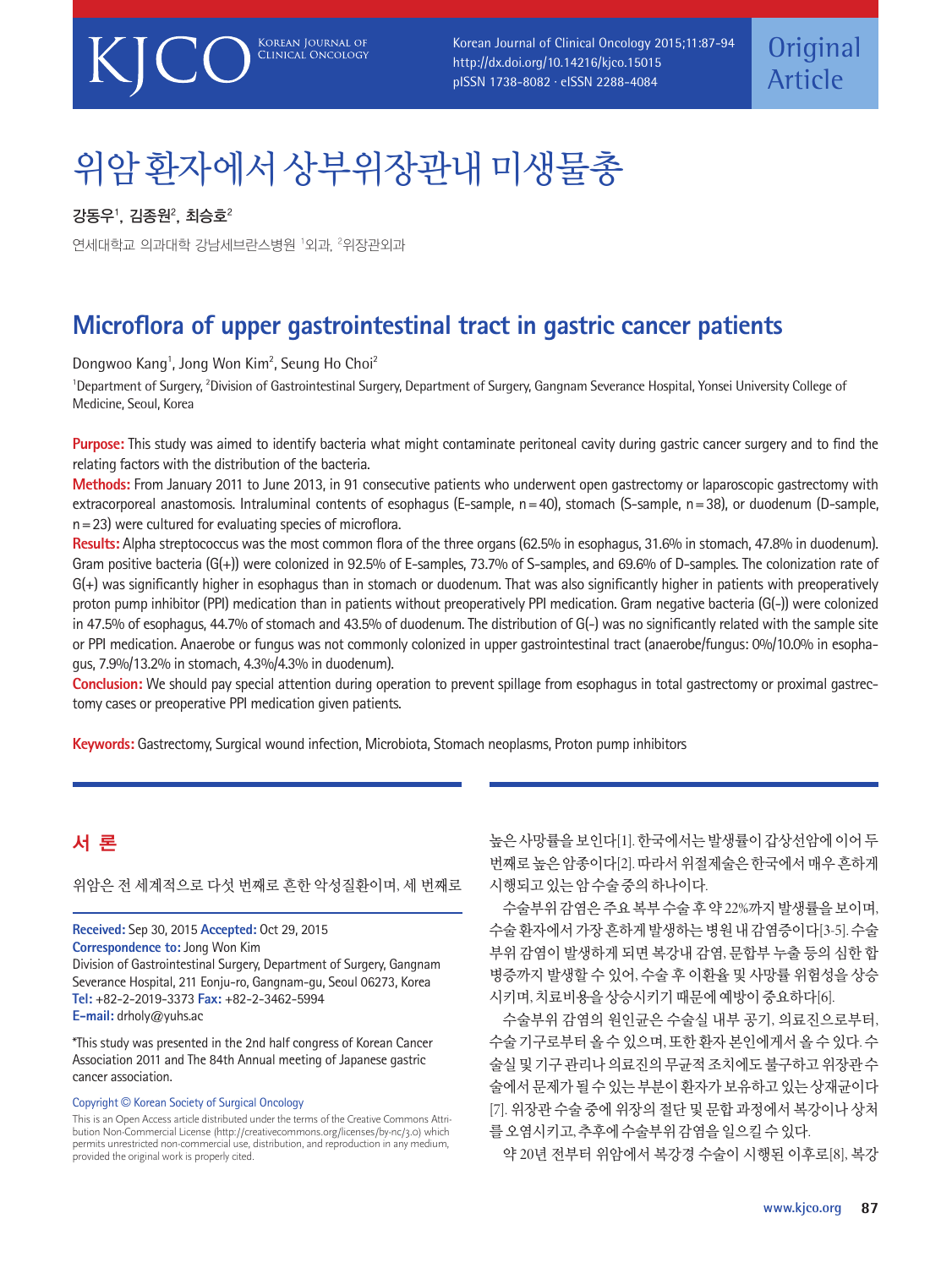# KOREAN JOURNAL OF CLINICAL ONCOLOGY

경 위절제술이 계속하여 발전하고 있는데, 최근에는 위절제 및 문합 을 복강경 시야에서 시행하는 체내 문합을 선호하는 의사들이 많아 지고 있는 추세이다[9-11]. 그러나 체내 문합 중에는 체외 문합에서 보다 장관에서 내용물이 흘러 나와 복강을 오염시킬 가능성이 더 높 기때문에주의할필요가있다.

따라서 위절제술 중에 복강을 오염시킬 가능성이 있는 위장관의 상재균의 종류를 알고 예방적 조치를 하는 것이 필수적이라 하겠다. 기존 위장관 상재균에 대한 연구는 대부분이 내시경을 이용한다거 나끌채를이용한간접적인방법으로입을통해서후두, 인두, 식도를 통해 위로 들어가서 검사하기 때문에 입, 후두, 인두, 식도의 상재균 에 의해 오염이 되었을 가능성이 높다고 생각된다[12-14]. 본 연구에 서는 위암으로 위절제수술을 시행하는 환자에서 수술 중에 직접 위 장관 점막부위에서 검체를 채취하여 배양을 함으로써 다른 부위의 오염 가능성을 없애고, 위장관 상재균의 분포를 조사하고자 하였다.

위암으로 위절제술을 받는 환자에서 수술 중 위장관에서 검체를 채취하여위장관상재균을조사하였고, 수술전환자상태와상재균 의관계, 수술후수술부위감염과의관계를조사하였다.

## 방 법

#### 수술 중 검체 채취 및 균 배양 검사

2011년 1월부터 2013년 6월까지 강남세브란스 병원에서 위암 환자 들 중 개복 위절제술 또는 복강경하 위절제술을 받은 환자 91명을 대상으로 Transport media (Micromedia, Victoria, Australia)를이용하 여 수술 중 절제 및 문합을 위해 내강이 노출되는 장기의 내강 내용 물 배양 검사를 시행하였다(Fig. 1). 열려진 내강으로 채취도구를 넣 고 점막 내용물이 충분히 묻을 수 있도록 돌려서 묻혀 주었다. 총 101개의 검체을 채취할 수 있었다. 위전절제술 시에는 식도에서, 위 아전절제술 및 빌로쓰 I 문합 시에는 위와 십이지장, 위 아전절제술



**Fig. 1.** Taking an esophageal content swab using transport media tip from esophageal lumen after division of esophagus during total gastrectomy.

과 빌로쓰 II 또는 루와이 문합 시에는 위에서만 검체를 채취하였다. 이렇게 검체가 채취된 이유는 내강이 개방되는 위치에서 개방되자 마자 직접적으로 Transport media를 사용하여 검체를 채취하였기 때문이다. 그래서 주로 개복 수술에서 많이 시행되었고, 복강경 수 술에서는 상황이 여의치 않거나 검체 채취 시 오염된 경우는 모두 제외하였다. 검체 채취를 시행한 후 수술 직후 접수하였고, 바로 접 수할수없는경우는냉장보관후다음날접수하였다.

접수된 검체는 임상병리과에서 절차에 따라 균 배양 검사가 진행 되어보고되었다.

균 배양 결과는 대부분의 균이 자랄 수 있는 혈액한천 평판배지, 그람음성 간균만 자랄 수 있는 맥콘키배지, 혐기성균을 배양하는 데 사용하는 페닐에탄올 혈액한천 배지에 도말평판법으로 선조접종 을 시행하고 모든 균을 배양시킬 수 있는 액체 증균 배지에서 증균 시켜 6% CO2가 공급이 되는 36°C 항온기에서 2일 배양해서 균 동정 결과가보고된다.

그 결과는 균의 종류에 대해서는 그람양성, 그람음성, 혐기균, 진 균으로 나뉘고, 균 동정 여부에 따라 양성, 음성으로 분류되며 none, broth only, few, some, many 등 총 5가지로 나타낼 수 있는데, 모든 배 지에서 균이 자라지 않으면 none, 혈액한천 평판배지, 맥콘키 배지, 페닐에탄올 혈액한천 배지 모두에서 자라지 않고 액체 증균 배지에 서만 자라는 게 확인될 때 broth only라고 하며 4차까지 선조접종하 는데 1차 선조접종에서만 균이 5개 콜로니 이상 확인되면 few, 2차 까지 각각의 선조접종에서 균이 5개 콜로니 이상이 확인되면 some, 3차 이상까지 각 선조접종마다 균이 5개 콜로니 이상이 확인이 되면 many라고 결과를 나타낸다. 균의 수를 측정하는 검사가 시행되지 는않았고, 이와같은분류로어느정도균의양을비교하였다.

#### 수술 후 균 배양 검사

수술 중 배양 검사를 시행한 환자 중에서 수술부위 감염 등 합병증 으로 상처부위 균 배양 검사나 복막액 균 배양 검사를 시행한 환자 4 명에서 수술 중 균 배양 검사 결과와 수술 후 균 배양 검사 결과를 비 교하였다.

#### 정보 수집

강남 세브란스 병원에 전향적으로 모은 데이터베이스 및 후향적 차 트 리뷰를 통하여 임상병리적 특성, 수술 전 내시경 결과 등을 확인 하였다. 임상병리적 특성으로는 수술 전 체중, 키, body mass index, 흡연, 음주, tumor node and metastasis (TNM) 병기 등을 확인하였고 내시경 소견으로는 내시경상 만성위축성 위염 유무를 확인하였다. 그리고 위, 십이지장 내부 환경에 영향을 미칠 수 있는 요인으로 수 술 전 양성자펌프억제제(proton pump inhibitor, PPI) 사용 여부를 확 인하였다.

#### 통계분석

동정된 균의 유무, 양 등과 임상병리적 변수, 검체 채취 부위 등과의 상관관계를보기위해통계분석을시행하였다. Chi-square test를시 행하였고, P-value가 0.05 미만인경우유의미한것으로판단하였다.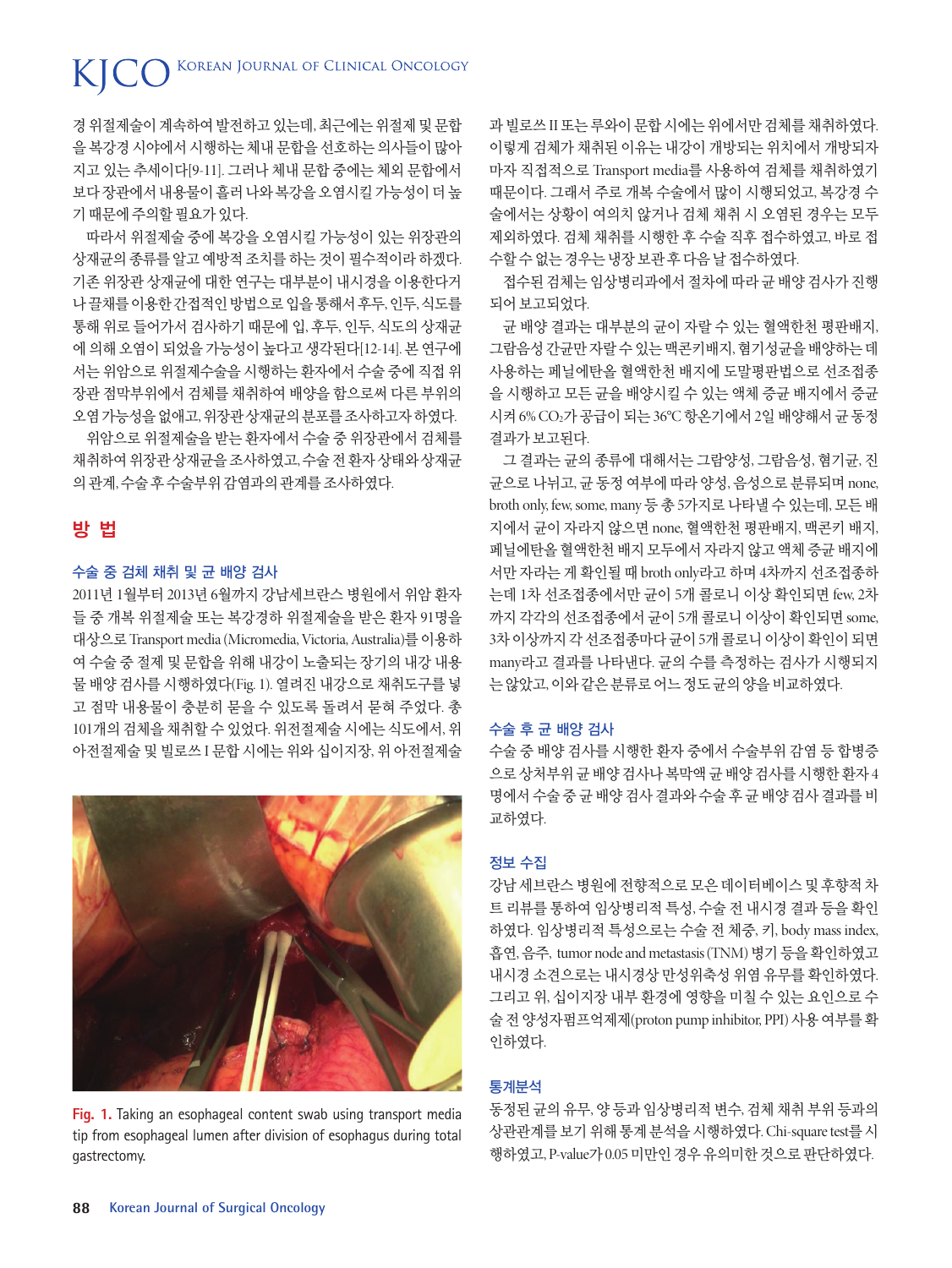### 결 과

대상환자 91명의임상병리적특성은 Table 1에정리하였다.

식도, 위, 십이지장으로부터 얻은 검체에서 균 배양을 시행했는 데 식도에서 채취한 총 40개 검체에서 22가지의 규주가 동정되었고, 위에서는 38개 검체를 검사하였고, 27가지 균주, 십이지장 23개 검 체에서 18가지 균주가 동정되었다(Table 2). 그람양성균, 그람음성 균, 혐기균, 진균 모두 동정되지 않은 검체는 식도가 3 (7.5%), 위가 7 (18.4%), 십이지장이 7 (30.4%)이었다.

각 검체 채취 부위별로 동정된 균주들의 빈도를 Table 2에 정리하

**Table 1.** Clinicopathologic characteristics of patients

| Characteristic                 | n = 91            |
|--------------------------------|-------------------|
| Age (yr)                       | $59.49 \pm 13.31$ |
| Sex                            |                   |
| Male                           | 56 (61.5)         |
| Female                         | 35(38.5)          |
| Chronic atrophic gastritis     |                   |
| <b>No</b>                      | 49 (57.0)         |
| Yes                            | 37(43.0)          |
| Preoperative PPI medication    |                   |
| No                             | 73 (80.2)         |
| Yes                            | 18 (19.8)         |
| Operation method               |                   |
| Open                           | 73 (80.2)         |
| Laparoscopy                    | 18 (19.8)         |
| Extent of gastrectomy          |                   |
| Distal gastrectomy             | 44 (48.4)         |
| Proximal gastrectomy           | 3(3.3)            |
| Total gastrectomy              | 39 (42.9)         |
| Pylorus preserving gastrectomy | 5(5.5)            |
| T stage (7th)                  |                   |
| T1                             | 25(27.5)          |
| T <sub>2</sub>                 | 11(12.1)          |
| T <sub>3</sub>                 | 24 (26.4)         |
| T <sub>4</sub> a               | 28 (30.8)         |
| T <sub>4</sub> b               | 3(3.3)            |
| N stage (7th)                  |                   |
| N <sub>0</sub>                 | 43 (47.3)         |
| N <sub>1</sub>                 | 12 (13.2)         |
| N <sub>2</sub>                 | 15(16.5)          |
| N <sub>3</sub>                 | 16 (17.6)         |
| <b>N</b> <sub>x</sub>          | 5(5.5)            |
| TNM (7th)                      |                   |
| $\overline{\phantom{a}}$       | 28 (28.8)         |
| $\mathbf{  }$                  | 25(26.5)          |
| $\mathbb{H}$                   | 28 (28.8)         |
| $\mathsf{N}$                   | 10 (11.0)         |

Values are presented as mean±standard deviation or number (%). PPI, proton pump inhibitor; TNM, tumor node and metastasis.

였다. 식도, 위, 십이지장 검체 모두 그람양성균이 가장 높은 빈도로 동정되었고, α-Streptococcus가 각각 62.5%, 31.6%, 47.8%에서 동정되 어 가장 흔하게 배양되는 규주였다(Table 2).

식도에서동정된 22가지의균주중에그람양성균으로는*α-Streptococcus*가 25개검체(62.5%)에서, 그외다른*Streptococcus*균이 11개 검체(27.5%)에서 동정되었고, 세 번째로 많이 검출된 균은 7개 검체 (17.5%)에서 동정된 *Staphylococcucs*였다. 그 외 *Enterococcus*가 2개 검체(5%)에서 동정되었다. 그람음성균으로 가장 많이 동정된 균은 *Neisseria*로 총 11개 검체(27.5%)에서 동정되었으며, 그 외 *Klebsiella* 가 5개 검체(12.5%)로 두 번째로 많이 동정되었으며 그 외 *Enterobacter*, *Pseudomonas*, *E.coli*등이동정되었다. 혐기균은동정되지않 았으며, 진균은 *Candida albicans*가 3개 검체(7.5%)에서, non-candida군이 1개검체(2.5%)에서동정되었다(Table 2).

위에서 동정된 27가지 균주 중에서는 그람양성균으로 *Streptococcus*군이 가장 많이 동정되었으며, *α-Streptococcus*가 가장 많은 12개 검체(31.6%)에서, 그 다음으로 그 외 다른 *Streptococcus*균이 11 개 검체(28.9%), *Diphtheroid*군이 4개 검체(10.5%), *Enterococcus*군이 3개 검체(7.8%), *Staphylococcucs*가 2개 검체(5.3%), 그리고 *Lactococcus*, *Rothia*군이 각각 1개 검체(2.7%)에서 동정되었다. 그리고 그람 음성균으로는 Klebsiella가 9개 검체(23.7%)에서 동정되어 가장 많았 고, *E.coli*가 4개검체(10.5%)에서동정되어두번째로많이동정되었 으며 그 외 *Enterobacter*, *Neisseria*, *Proteus*, *Serratia* 등의 균이 동정 되었다. 그리고혐기균은*Clostridium*, *Actinomyces*, *Gemella*균이각 각 1개 검체에서 동정되었고, 진균은 Candida군이 4개 검체에서, *non-Candida*군이 1개검체에서동정되었다(Table 2).

십이지장에서 동정된 균은 18가지 균주를 살펴보면, 그람양성균 중에는 위나 식도와 마찬가지로 *Streptococcus*군이 가장 많이 동정 되었으며 그중 가장 많이 동정된 균은 *α-Streptococcus*로 11 개 검체 (47.8%)에서 동정되었고, 그 외 다른 *Streptococcus*균이 2개 검체 (8.7%)에서, 그리고 *Staphylococcucs*가 2개 검체(8.7%)에서 동정되었 다. 그 외 *Enterococcus*, *Diphtheroid*군이 각각 3개, 1개 검체에서 동 정되었다. 그리고 그람음성균으로는 *E. coli*가 가장 많은 4개 검체 (17.4%)에서동정되었으며, *Neisseria*군이 3개의검체(13.0%)에서동 정되었고, *Klebsiella, Citrobacter*가 각각 2개 검체에서 동정되어 세 번째로 많았으며, 그 외 *Enterobacter, Serattia, Hafnia* 등이 동정되 었다. 그리고 혐기균으로는 *Bacteroides fragilis*가 1개 검체(4.3%)에 서 동정되었고 진균은 *non-Candida*군이 1개 검체(4.3%)에서 동정 되었다(Table 2).

배양된균주의분포를각부위별로비교분석하였다. 식도와위를 비교했을때, 그람양성균은위에비하여식도에서유의미하게더자 주, 더 많은 양의 균이 검출되었다(P = 0.026, P = 0.007). 하지만 그람 음성균, 혐기균, 진균의 분포는 유의미한 차이를 보이지는 않았다. 식도와 십이지장을 비교했을 때도, 그람양성균은 십이지장에 비해 식도에서 유의미하게 더 자주, 그리고 더 많은 양의 균이 검출되었 다(P = 0.016, P = 0.004). 하지만 그람음성균, 혐기균, 진균의 분포는 유의미한 차이를 보이지는 않았다. 위와 십이지장은 그람양성균, 그람음성균, 혐기균, 진균의 분포 모두에서 유의미한 차이를 보이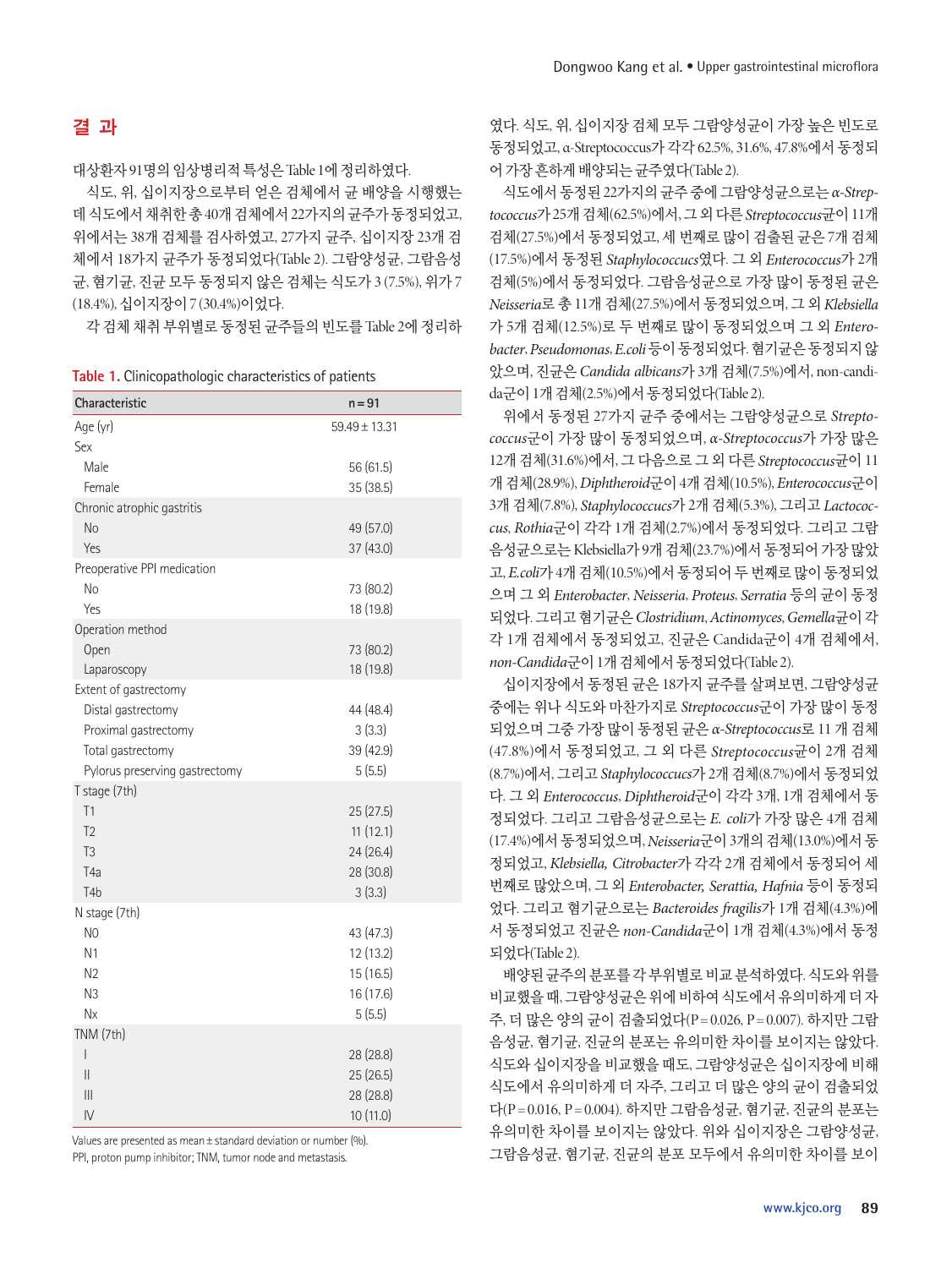|  | Table 2. Cultured bacteria species according to culture site |  |  |  |  |  |  |
|--|--------------------------------------------------------------|--|--|--|--|--|--|
|--|--------------------------------------------------------------|--|--|--|--|--|--|

| Variable   | Esophagus $(n = 40)$           |          | Stomach $(n=38)$               |           | Duodenum $(n=23)$            |          |
|------------|--------------------------------|----------|--------------------------------|-----------|------------------------------|----------|
| $Gram (+)$ | a-Streptococcus                | 25(62.5) | a-Streptococcus                | 12 (31.6) | a-Streptococcus              | 11(47.8) |
|            | Streptococcus mitis            | 7(17.5)  | Streptococcus mitis            | 6(15.8)   | Staphylococcus, coag. (-)    | 2(8.7)   |
|            | Staphylococcus, coag. (-)      | 4(10)    | <b>Diphtheroids</b>            | 4(10.5)   | Streptococcus sanguinis      | 1(4.3)   |
|            | Staphylococcus aureus          | 3(7.5)   | Staphylococcus, coag. (-)      | 2(5.3)    | Streptococcus pneumoniae     | 1(4.3)   |
|            | Streptococcus, B-haem. Group B | 2(5.0)   | Enterococcus faecalis          | 1(2.6)    | Enterococcus avium           | 1(4.3)   |
|            | Streptococcus parasanguinis    | 1(2.5)   | Enterococcus faecium           | 1(2.6)    | Enterococcus faecalis        | 1(4.3)   |
|            | Streptococcus salivarius       | 1(2.5)   | Enterococcus hirae             | 1(2.6)    | Enterococcus faecium         | 1(4.3)   |
|            | Enterococcus faecium           | 1(2.5)   | Lactococcus garvieae           | 1(2.6)    | <b>Diphtheroids</b>          | 1(4.3)   |
|            | Enterococcus faecalis          | 1(2.5)   | Rothia sp.                     | 1(2.6)    |                              |          |
|            |                                |          | Streptococcus constellatus     | 1(2.6)    |                              |          |
|            |                                |          | Streptococcus parasanguinis    | 1(2.6)    |                              |          |
|            |                                |          | Streptococcus pneumoniae       | 1(2.6)    |                              |          |
|            |                                |          | Streptococcus, B-haem. Group B | 1(2.6)    |                              |          |
|            |                                |          | Streptococcus anginosus        | 1(2.6)    |                              |          |
| Gram $(-)$ | Nonpathogenic Neisseria        | 6(15.0)  | K. pneumoniae ss. Pneumoniae   | 9(23.7)   | E. coli                      | 4(17.4)  |
|            | K. pneumoniae ss. Pneumoniae   | 4(10.0)  | E. coli                        | 4(10.5)   | Neiseria sicca               | 2(8.7)   |
|            | Neiseria sicca                 | 3(7.5)   | Enterobacter aerogenes         | 3(7.9)    | K. pneumoniae ss. Pneumoniae | 2(8.7)   |
|            | Neisseria sp.                  | 2(5)     | Neiseria sicca                 | 2(5.3)    | Citrobacter freundii         | 2(8.7)   |
|            | Acinetobacter baumani          | 1(2.5)   | Nonpathogenic Neisseria        | 1(2.6)    | Enterobacter aerogenes       | 1(4.3)   |
|            | E. coli                        | 1(2.5)   | Proteus mirabilis              | 1(2.6)    | Nonpathogenic Neisseria      | 1(4.3)   |
|            | Enterobacter aerogenes         | 1(2.5)   | Serratia marcescens            | 1(2.6)    | Serratia marcescens          | 1(4.3)   |
|            | K. pneumoniae ss. Ozaenae      | 1(2.5)   |                                |           | Hafnia alvei                 | 1(4.3)   |
|            | Pseudomonas aeruginosa         | 1(2.5)   |                                |           |                              |          |
|            | Serratia marcescens            | 1(2.5)   |                                |           |                              |          |
|            | Stenotrophomonas maltophilia   | 1(2.5)   |                                |           |                              |          |
| Anaerobes  |                                |          | Actinomyces meyeri             | 1(2.6)    | <b>Bacteroides fragilis</b>  | 1(4.3)   |
|            |                                |          | Clostridium perfringens        | 1(2.6)    |                              |          |
|            |                                |          | Gemella morbillorum            | 1(2.6)    |                              |          |
| Fungus     | Candida albicans               | 3(7.5)   | Candida sp.                    | 3(7.9)    | Not Candida sp.              | 1(4.3)   |
|            | Not Candida sp.                | 1(2.5)   | Candida albicans               | 1(2.6)    |                              |          |
|            |                                |          | Not Candida sp.                | 1(2.6)    |                              |          |

Values are presented as number (%).

coag. (–), coagulase negative; β-haem, β-haemolytic; K. pneumoniae, Klebsiella pneumonia; ss, species; sp, species; E. coli, *Escherichia coli*.

#### 지않았다(Table 3).

위, 십이지장에서 채취한 검체를 대상으로 수술 전 PPI 복용 여부 와 만성위축성위염 여부에 따른 균 검출 여부의 상관관계를 분석하 였다. 수술 전에 PPI를 복용했던 군에서 G(+)가 유의하게 더 자주, 그 리고 더 많이 검출되었다(P = 0.023, P = 0.023). G(-)의 검출 여부는 수 술 전 PPI 복용 여부와 유의한 상관관계는 없었다. 그리고 혐기균, 진균 검출 여부와도 유의미한 결과는 없었다. 수술 전 내시경에서 관찰된 만성위축성위염 여부와의 상관관계는 G(+), G(-), 혐기균, 진 균모두통계적으로유의미하지는않았다(Table 4).

수술 후에 수술부위 감염이나 문합부 누출이 발생하여 배양 검사 를 시행한 4명의 환자에 대해서 수술 중 배양 검사 결과와 수술 후 배양 검사 결과를 표 5에 정리하였다. 1번, 2번 환자의 경우 표재성 수술부위 감염이 발생하였고, 감염부위에서 시행한 배양 검사상 수 술 중 시행한 배양 검사에서 나왔던 균이 동정되었다. 1번 환자는 *Enterococcus avium*, 2번 환자는 *Streptococcus pneumonia* (α-Streptococcus 그룹)이 다시 동정되었다. 식도공장문합부위 누출로 배액 관을 통하여 복강액에서 배양 검사를 시행한 3번, 4번 환자 중에서 는 4번환자에서*Staphylococcus aureus*가동일하게동정되었고, 3번 환자는 다른 종류의 균주가 동정되었다(Table 5).

## 고 찰

본연구에서는장관내상재균을다른부위에오염될가능성없이수 술 중에 직접 시야 아래서 검체를 채취할 수 있었다는 점에서 여타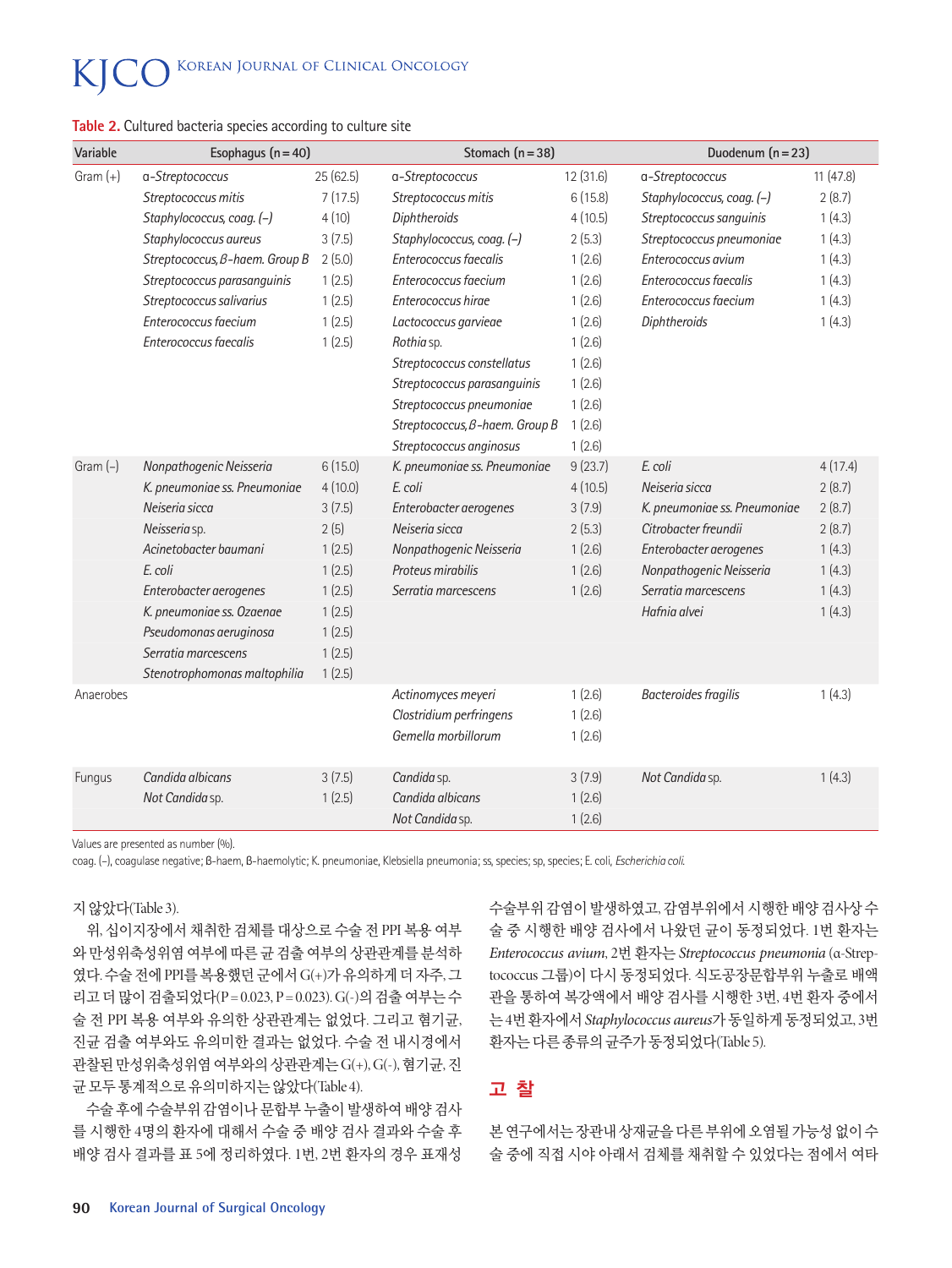| Variable   | Esophagus   | P-value | Stomach             | P-value | Duodenum            | P-value | P-value |
|------------|-------------|---------|---------------------|---------|---------------------|---------|---------|
|            | No. (%)     | E vs. S | No. (%)             | S vs. D | No. (%)             | E vs. D | $E-S-D$ |
| Gram $(+)$ |             |         |                     |         |                     |         |         |
| Negative   | 3(7.5)      | 0.026   | 10(26.3)            | 0.728   | 7(30.4)             | 0.016   | 0.039   |
| Positive   | 37 (92.5)   |         | 28 (73.7)           |         | 16 (69.6)           |         |         |
| None       | 3(7.9)      | 0.007   | 10(26.3)            | 0.684   | 7(30.4)             | 0.004   | 0.004   |
| Broth only | 1(2.6)      |         | 3(7.9)              |         | 1(4.3)              |         |         |
| Few        | 2(5.3)      |         | 5(13.2)             |         | 2(8.7)              |         |         |
| Some       | 3(7.9)      |         | $\mathsf{O}\xspace$ |         | 5(21.7)             |         |         |
| Many       | 29 (76.3)   |         | 20 (52.6)           |         | 8(34.8)             |         |         |
| $Gram(-)$  |             |         |                     |         |                     |         |         |
| Negative   | 21(52.5)    | 0.807   | 21(55.3)            | 0.924   | 13 (56.5)           | 0.758   | 0.746   |
| Positive   | 19 (47.5)   |         | 17(44.7)            |         | 10(43.5)            |         |         |
| None       | 21(52.5)    | 0.949   | 21(55.3)            | 0.963   | 13(56.5)            | 0.919   | 0.917   |
| Broth only | $\hbox{O}$  |         | $\hbox{O}$          |         | $\mathsf{O}\xspace$ |         |         |
| Few        | 6(15.0)     |         | 3(7.9)              |         | 2(8.7)              |         |         |
| Some       | 3(7.5)      |         | 5(13.2)             |         | 2(8.7)              |         |         |
| Many       | 10 (25.0)   |         | 9(23.7)             |         | 6(26.1)             |         |         |
| Anaerobe   |             |         |                     |         |                     |         |         |
| Negative   | 40 (100.0)  | 0.111   | 35 (92.1)           | >0.999  | 22 (95.7)           | 0.365   | 0.271   |
| Positive   | $\mathbf 0$ |         | 3(7.9)              |         | 1(4.3)              |         |         |
| None       | 40 (100.0)  | 0.074   | 35(92.1)            | 0.643   | 22 (95.7)           | 0.365   | 0.256   |
| Some       | $\mathbf 0$ |         | 1(2.6)              |         | $\overline{0}$      |         |         |
| Many       | $\mathbf 0$ |         | 2(5.3)              |         | 1(4.3)              |         |         |
| Fungus     |             |         |                     |         |                     |         |         |
| Negative   | 36 (90.0)   | 0.734   | 33 (86.8)           | 0.395   | 22 (95.7)           | 0.644   | 0.572   |
| Positive   | 4(10.0)     |         | 5(13.2)             |         | 1(4.3)              |         |         |
| None       | 36 (90.0)   | 0.934   | 33 (86.8)           | 0.737   | 22 (95.7)           | 0.714   | 0.708   |
| Broth only | $\mathbf 0$ |         | 1(2.6)              |         | $\mathsf{O}\xspace$ |         |         |
| Few        | 2(5.0)      |         | 4(10.5)             |         | $\mathbf 0$         |         |         |
| Some       | 2(5.0)      |         | $\mathbf 0$         |         | $\mathsf{O}\xspace$ |         |         |
| Many       | $\mathbf 0$ |         | $\mathbf 0$         |         | 1(4.3)              |         |         |

Table 3. Comparision of culture positive rate and quantity of cultured bacteria according to sampling site

E, esophagus; S, stomach; D, duodenum.

다른장관내상재균연구와는차이를보인다고할수있겠다[12-15]. 그러나 위 절제술을 하기 위해 위나 십이지장, 식도 등을 잡거나 누 르는 등 조작이 가해진다는 점에서, 식도, 위, 십이지장 각 부위의 상 재균을각각대변한다고보기에는어려울수있다. 위내용물이식도 나십이지장으로혹은식도내용물이위로들어와서섞일수있다는 점이다. 반면 이는 수술 중에 개방되어 수술 부위를 오염시킨 가능 성이 있는 균을 제대로 반영할 수 있기 때문에 각 부위의 상재균보 다 수술부위 감염과 더 연관있는 균의 분포를 나타낼 수 있는 연구 방법이라고생각한다.

일반적으로 비교적 균이 적은 것으로 알려진 상부위장관에서 식 도에서는 92.5%, 위에서는 73.7%, 십이지장에서는 69.6%의 환자에 서 그람양성균이 상재균으로 발견되었다. 그람음성균도 43.5%– 47.5%까지 발견되었다(Table 3). Sjostedt 등[15]의 보고에 의하면, 위 암환자에서 식도 검체 중 87%에서 균이 동정되었고, 위에서는 95.7%, 십이지장에서는 82.6%에서 균이 동정되었다. 본 연구의 결과 와 비교하면 위와 십이지장에서는 균이 동정되는 비율이 높은 것을 알 수 있고, 이것은 Sjostedt 등[15]의 연구가 내시경을 이용한 검체 채취방법을사용했기때문에검체오염가능성이있었을것으로생 각해 볼 수 있겠다. 각 장기별로 상재균을 확인한 결과 식도에서는 *Streptococcus, Staphylococcus, Neisseria, Klebsiella*, 그리고 위에서 는 *Streptococcus, E.coli, Neisseria*, 그리고 십이지장에서는 *Streptococcus, Klebsiella, E.coli, Enterobacter*가 주로 동정되었다(Table 2). 이는 이전 보고들과 크게 다르지 않은 것으로 생각된다. 식도는 상 재균은 적으나 입인두나 위로부터 이동되는 경우가 많기 때문에 주 로*Streptococcus*군이나*Neisseria*군, 위는위산에견딜수있는*Streptococcus*, *Lactobacillus*군, 십이지장도 주로 위산에 견딜 수 있는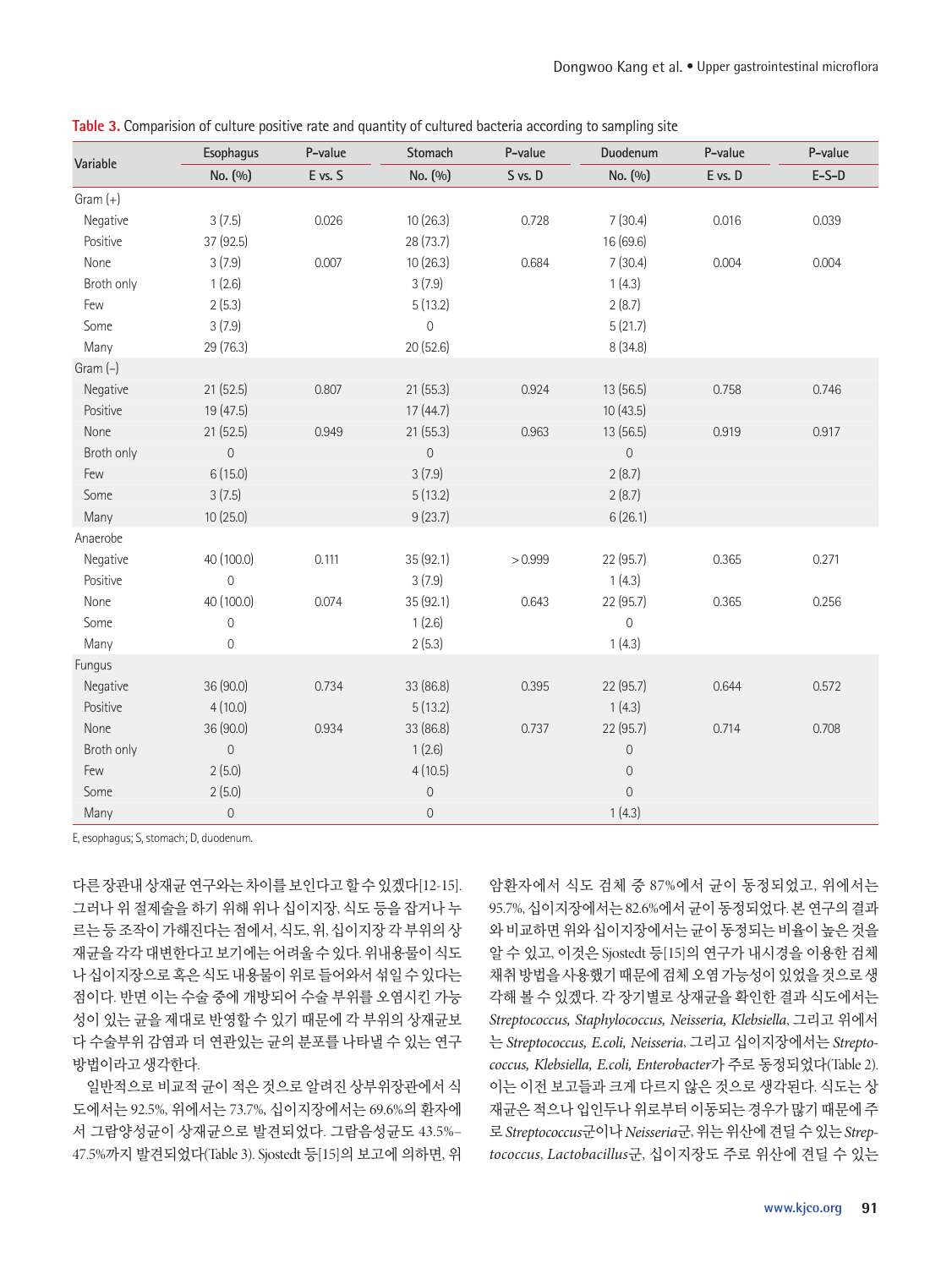|            |               | Preoperative PPI medication |         | Chronic atrophic gastritis |                |         |
|------------|---------------|-----------------------------|---------|----------------------------|----------------|---------|
| Variable   | No $(n = 50)$ | Yes $(n = 11)$              | P-value | No $(n=32)$                | Yes $(n = 26)$ | P-value |
| Gram $(+)$ |               |                             |         |                            |                |         |
| Negative   | 17 (34.0)     | $\mathsf{O}\xspace$         | 0.023   | 10(31.3)                   | 6(23.1)        | 0.489   |
| Postive    | 33 (66.0)     | 11 (100.0)                  |         | 22 (68.8)                  | 20 (76.9)      |         |
| None       | 17 (34.0)     | $\overline{0}$              | 0.023   | 10(31.3)                   | 6(23.1)        | 0.949   |
| Broth only | 4(8.0)        | $\overline{0}$              |         | 2(6.3)                     | 2(7.7)         |         |
| Few        | 5(10.0)       | 2(18.2)                     |         | 2(6.3)                     | 5(19.2)        |         |
| Some       | 3(6.0)        | 2(18.2)                     |         | 2(6.3)                     | 3(11.5)        |         |
| Many       | 21 (42.0)     | 7(63.6)                     |         | 16 (50.0)                  | 10 (38.5)      |         |
| Gram (-)   |               |                             |         |                            |                |         |
| Negative   | 30 (60.0)     | 4(36.4)                     | 0.153   | 19 (59.4)                  | 14(53.8)       | 0.672   |
| Postive    | 20(40.0)      | 7(63.6)                     |         | 13 (40.6)                  | 12 (46.2)      |         |
| None       | 30 (60.0)     | 4(36.4)                     | 0.214   | 19 (59.4)                  | 14 (53.8)      | 0.725   |
| Few        | 3(6.0)        | 2(18.2)                     |         | 2(6.3)                     | 3(11.5)        |         |
| Some       | 6(12.0)       | 1(9.1)                      |         | 4(12.5)                    | 2(7.7)         |         |
| Many       | 11 (22.0)     | 4(36.4)                     |         | 7(21.9)                    | 7(26.9)        |         |
| Anaerobe   |               |                             |         |                            |                |         |
| Negative   | 46 (92.0)     | 11 (100.0)                  | > 0.999 | 29 (90.6)                  | 25 (96.2)      | 0.620   |
| Postive    | 4(8.0)        | $\overline{0}$              |         | 3(9.4)                     | 1(3.8)         |         |
| None       | 46 (92.0)     | 11 (100.0)                  | 0.339   | 29 (90.6)                  | 25 (96.2)      | 0.456   |
| Some       | 1(2.0)        | $\mathbf 0$                 |         | 1(3.1)                     | $\overline{0}$ |         |
| Many       | 3(6.0)        | $\mathbf 0$                 |         | 2(6.3)                     | 1(3.8)         |         |
| Fungus     |               |                             |         |                            |                |         |
| Negative   | 45 (90.0)     | 10 (90.9)                   | >0.999  | 29 (90.6)                  | 23 (88.5)      | >0.999  |
| Postive    | 5(10.0)       | 1(9.1)                      |         | 3(9.4)                     | 3(11.5)        |         |
| None       | 45 (90.0)     | 10 (90.9)                   | 0.872   | 29 (90.6)                  | 23 (88.5)      | 0.670   |
| Broth only | 1(2.0)        | $\mathbf 0$                 |         | $\mathbf 0$                | 1(3.8)         |         |
| Few        | 3(6.0)        | 1(9.1)                      |         | 3(9.4)                     | 1(3.8)         |         |
| Many       | 1(2.0)        | $\mathbf 0$                 |         | $\mathbf 0$                | 1(3.8)         |         |

**Table 4.** Comparision of culture positive rate and quantity of cultured bacteria according to preoperative PPI medication or Chronic atrophic gastritis in Stomach and Duodenum specimens (n=61)

Values are presented as number (%).

PPI, proton pump inhibitor.

**Table 5.** Intraoperative luminal culture and postoperative culture in complication cases (n=4)

|                |              | Intraoperative culture |                 | Postoperative culture |                          |  |  |
|----------------|--------------|------------------------|-----------------|-----------------------|--------------------------|--|--|
| Case           | Culture site | Cultured species       | Complication    | Culture site          | Cultured species         |  |  |
|                | Stomach      | Enterococcus avium     | Superficial SSI | Wound                 | Enterococcus avium       |  |  |
|                |              | Citrobacter freundii   |                 |                       | Enterobacter aerogenes   |  |  |
|                |              | Hafnia alvei           |                 |                       |                          |  |  |
|                |              | Bacteroides fragilis   |                 |                       |                          |  |  |
| $\overline{2}$ | Stomach      | a-Streptococcus        | Superficial SSI | Wound                 | Streptococcus pneumoniae |  |  |
| 3              | Esophagus    | Streptococcus mitis    | E-J leakage     | Intraperitoneal drain | y-Streptococcus          |  |  |
|                |              | Neisseria sicca        |                 |                       |                          |  |  |
| $\overline{4}$ | Esophagus    | a-Streptococcus        | E-J leakage     | Intraperitoneal drain | Staphylococcus aureus    |  |  |
|                |              | Streptococcus, B-haem. |                 |                       | Proteus mirabilis        |  |  |
|                |              | Group B Neisseria sp.  |                 |                       |                          |  |  |
|                |              | Staphylococcus aureus  |                 |                       |                          |  |  |

SSI, surgical site infection; β-haem, β-haemolytic; sp, species.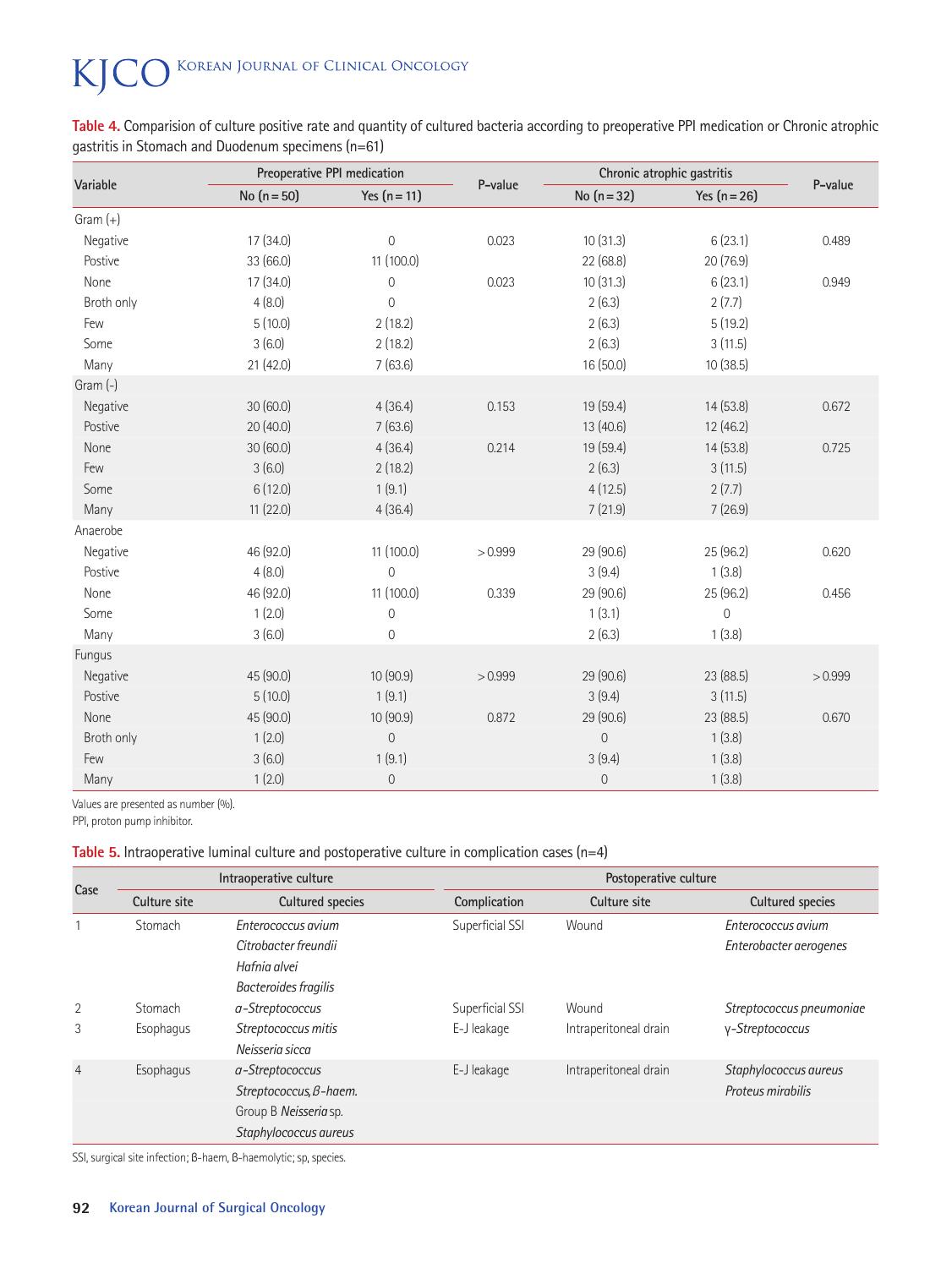*Streptococcus*, *Lactobacillus*, *Staphylococcus*군이 주로 동정되는 것 으로보고되어왔다[16-18].

각 장기별로 균이 동정되는 정도를 비교한 결과는 위와 십이지장 은 차이가 없었으나, 식도에서는 위나 십이지장에 비해 많은 균이 동정되는것을알수있었다. 이는그람양성균에서만나타나는차이 였으며, 그람음성균이나 혐기균, 진균에서는 차이를 보이지 않았 다. 이는 위산의 영향을 받아 식도에서 내려온 균이 일정 정도 사멸 하는것으로생각되며, 특히그람양성균이주로영향을받는것으로 생각된다(Table 3). PPI 사용 여부에 따른 균 배양 검사 결과의 차이 를 분석한 결과에서도 PPI를 사용한 군에서 위나 십이지장에서 그 람양성균이 유의미하게 더 많이 검출되었다. 이 또한 앞선 결과와 같은 원인 때문일 것으로 생각된다. Rosen 등[19]의 연구에 의하면 산억제치료를 시행한 경우 위에서 *Staphylococcus*, *Streptococcus*, *Rothia*등그람양성균이유의미하게높게발견되는것을알수있었 고, *Neisseria*, *Prevotella* 등 그람음성균은 유의미한 차이를 보이지 않은 결과를 보고하였는데, 본 연구 결과와 유사하다고 할 수 있겠 다. William [20]과 William과 McColl [21]은 PPI를 사용하여 위의 산 도가 낮아지면 산도가 낮은 환경에서 살 수 있는 균이 증가하며, 균 의과증식이발생된다고하였으며, Donowitz 등[22]은 PPI를복용하 면 기회감염에 대한 저항이 감소하여 감염 위험도가 증가된다고 하 였다.

만성위축성위염은 헬리코박터균 감염이나 식이, 자가면역질환 등으로 인하여 위 점막의 만성적인 염증으로 위의 점막세포의 기능 을 잃어버리는 질환인데, 위암의 전구 병변으로 잘 알려져 있다 [23,24]. 만성위축성위염의 경우 위산분비가 감소하는 것으로 알려 져 있는데, 위산 분비가 감소되면 장관내 상재균의 변화가 발생할 것이라는 가정하에 분석해 보았으나, 만성위축성위염과 균의 종류 나 양과는 유의미한 차이를 보이지 않았다. 그 이유는 본 연구가 후 향적 연구로 디자인되어, 만성위축성위염 여부를 수술 전에 시행되 었던 내시경 판독 결과를 검토하여 판정했기 때문이라고 생각된다. 내시경 술자에 따라 기준이 다르고, 만성위축성위염의 정도가 다른 것들이반영될수없었기때문으로추정된다.

수술 후 감염 사례가 너무 적어서 수술 중에 시행한 장관내 균배 양 검사와 수술 후 감염과의 관계를 단정할 수는 없으나, 수술부위 감염 증례 2예에서 모두 수술 중 장관내 균배양 검사와 연관된 균이 포함되었다는 점은 수술 중 개방되는 장관내 상재균이 수술부위 감 염의주요요인임을시사한다고하겠다. 문합부누출의경우는수술 중뿐만아니라수술후에도장관이개방되어있고수술전후로사용 하는 항생제 영향으로 장관의 균주가 바뀔 가능성이 있다는 점에서 수술 중 장관내 균배양 검사와 다른 균이 나올 가능성이 높으며, 본 연구에서도 2명 중 1명에서는 일치하지 않는 다른 균만 동정된 것을 알수있었다(Table 5).

본 연구는 후향적 연구로 동정되는 균의 수를 직접 셀 수 있는 정 량적인방법으로계획하지못하고, 기존균배양검사방법을따랐기 때문에 정량적인 면에서 약점이 있을 수 있으며, 그리고 수술 후 발 생한 수술부위 감염 사례가 너무 적어서 수술 중 균 배양 검사와 수 술 후 균 배양 검사 비교 결과에 큰 의미를 두기가 어렵다는 점은 아 쉬운부분이다.

결론적으로 상부위장관에는 그람양성균이 주로 분포하며, 그람 음성균도적지않게분포하며, 위산의영향으로위나십이지장에비 해 식도에 그람양성균이 많으며, PPI를 사용하는 경우 위나 십이지 장에 그람양성균이 유의미하게 증가하기 때문에, 위전절제술이나 근위부 절제술 등 식도가 개방되는 수술이나 수술 전에 PPI를 사용 한 환자에서의 수술에서는 위장관 내용물의 유출을 막는 데 보다 세 심한주의가필요하겠다.

## **CONFLICT OF INTEREST**

No potential conflict of interest relevant to this article was reported.

### **ACKNOWLEDGMENTS**

This study was supported by a new faculty research seed money grant of Yonsei University College of Medicine for 2014 (2014-32- 0015).

### **REFERENCES**

- 1. Ferlay J, Soerjomataram I, Ervik M, Dikshit R, Eser S, Mathers C, et al. GLOBOCAN 2012 v1.0, Cancer Incidence and Mortality Worldwide: IARC Cancer Base No. 11 [Internet]. Lyon, France: International Agency for Research on Cancer; 2013 [cited 2015 Nov 4]. Available from: http://globocan.iarc.fr.
- 2. Jung KW, Won YJ, Kong HJ, Oh CM, Cho H, Lee DH, et al. Cancer statistics in Korea: incidence, mortality, survival, and prevalence in 2012. Cancer Res Treat 2015;47:127-41.
- 3. Burke JP. Infection control: a problem for patient safety. N Engl J Med 2003;348:651-6.
- 4. National Nosocomial Infections Surveillance System. National Nosocomial Infections Surveillance (NNIS) System Report, data summary from January 1992 through June 2004, issued October 2004. Am J Infect Control 2004;32:470-85.
- 5. Vural S, Civil O, Kement M, Altuntas YE, Okkabaz N, Gezen C, et al. Risk factors for early postoperative morbidity and mortality in patients underwent radical surgery for gastric carcinoma: a single center experience. Int J Surg 2013;11:1103-9.
- 6. Ozalp N, Zulfikaroglu B, Gocmen E, Acar A, Ekiz I, Koc M, et al. Risk factors for surgical site infection after gastrectomy with D2 lymphadenectomy. Surg Today 2009;39:1013-5.
- 7. Whyte W, Hambraeus A, Laurell G, Hoborn J. The relative importance of routes and sources of wound contamination during general surgery. I. Non-airborne. J Hosp Infect 1991;18:93-107.
- 8. Kitano S, Iso Y, Moriyama M, Sugimachi K. Laparoscopy-assisted Billroth I gastrectomy. Surg Laparosc Endosc 1994;4:146-8.